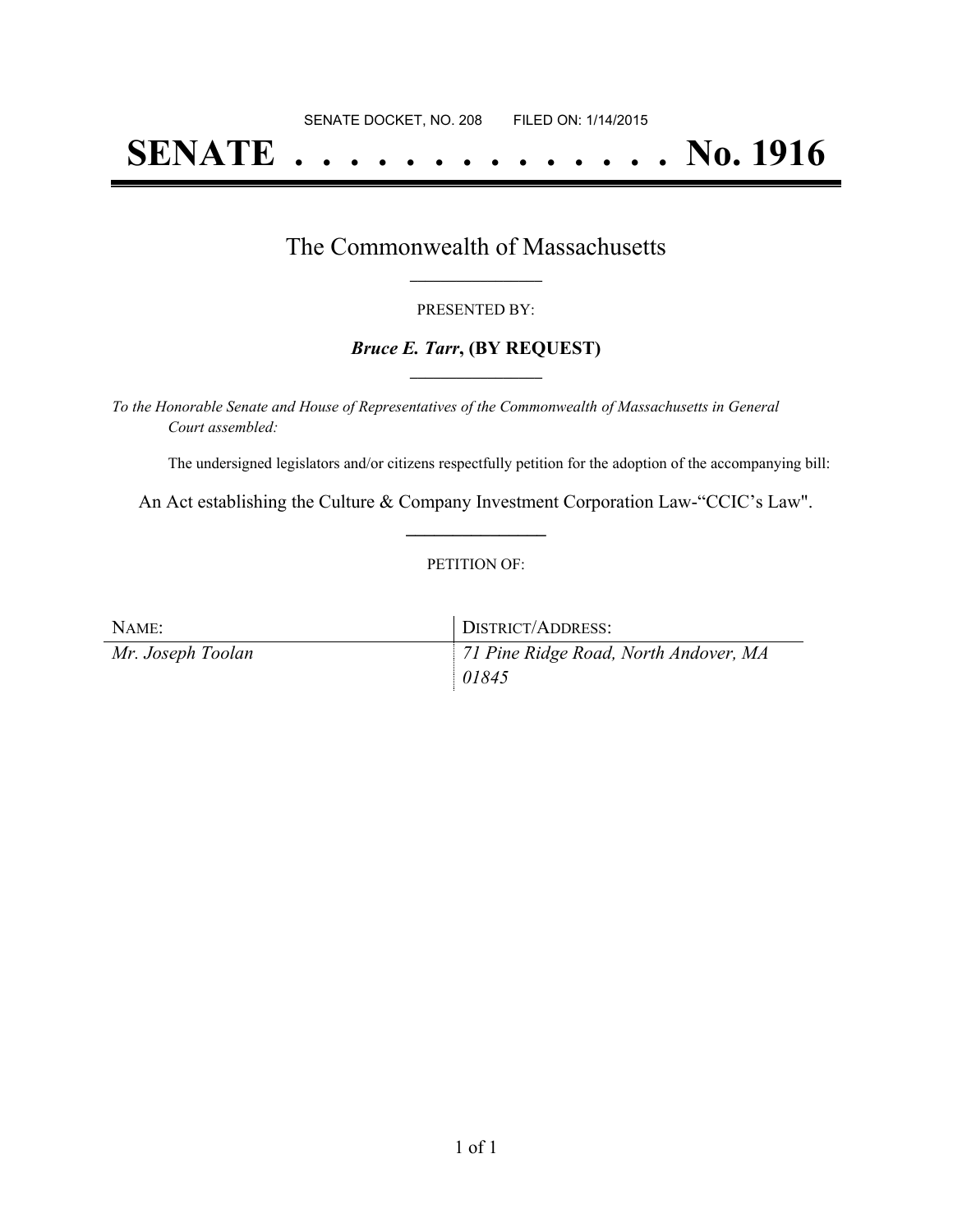# SENATE DOCKET, NO. 208 FILED ON: 1/14/2015 **SENATE . . . . . . . . . . . . . . No. 1916**

By Mr. Tarr (by request), a petition (subject to Joint Rule 9) (accompanied by bill, Senate. No. 1916) of Mr. Joseph Toolan for legislation to establish the Culture & Company Investment Corporation Law-"CCIC's Law". Tourism, Arts and Cultural Development.

## The Commonwealth of Massachusetts

**In the One Hundred and Eighty-Ninth General Court (2015-2016) \_\_\_\_\_\_\_\_\_\_\_\_\_\_\_**

**\_\_\_\_\_\_\_\_\_\_\_\_\_\_\_**

An Act establishing the Culture & Company Investment Corporation Law-"CCIC's Law".

Be it enacted by the Senate and House of Representatives in General Court assembled, and by the authority *of the same, as follows:*

| $\mathbf{1}$   | Culture & Company Investment Corporation Law-"CCIC's Law"-                                         |
|----------------|----------------------------------------------------------------------------------------------------|
| $\overline{2}$ | Section 1-Commisioner of the Culture & Company Investment Corporation is reported to               |
| 3              | the comptroller of the currency and the Massachusetts State Treasury as a the trustee of a Culture |
| 4              | & Company Investment Corporation Trust for collection and transaction of unused currency for       |
| 5              | appropriation to administer the Culture & Company Investment Corporation Law to licensed           |
| 6              | applicants throughout the State of Massachusetts.                                                  |
| $\tau$         | a. Culture & Company Investment Corporation Trust is administered to collect and                   |
| 8              | transact investments, interest and administrative labor and material costs involved in operating   |
| 9              | and growing the development of the commercial artist community of Massachusetts with               |
| 10             | appropriation budget for commercial projects in the area of museums, education and cultural        |
| 11             | exhibit space purposed to inspire the tourism experience of Massachusetts to a global audience.    |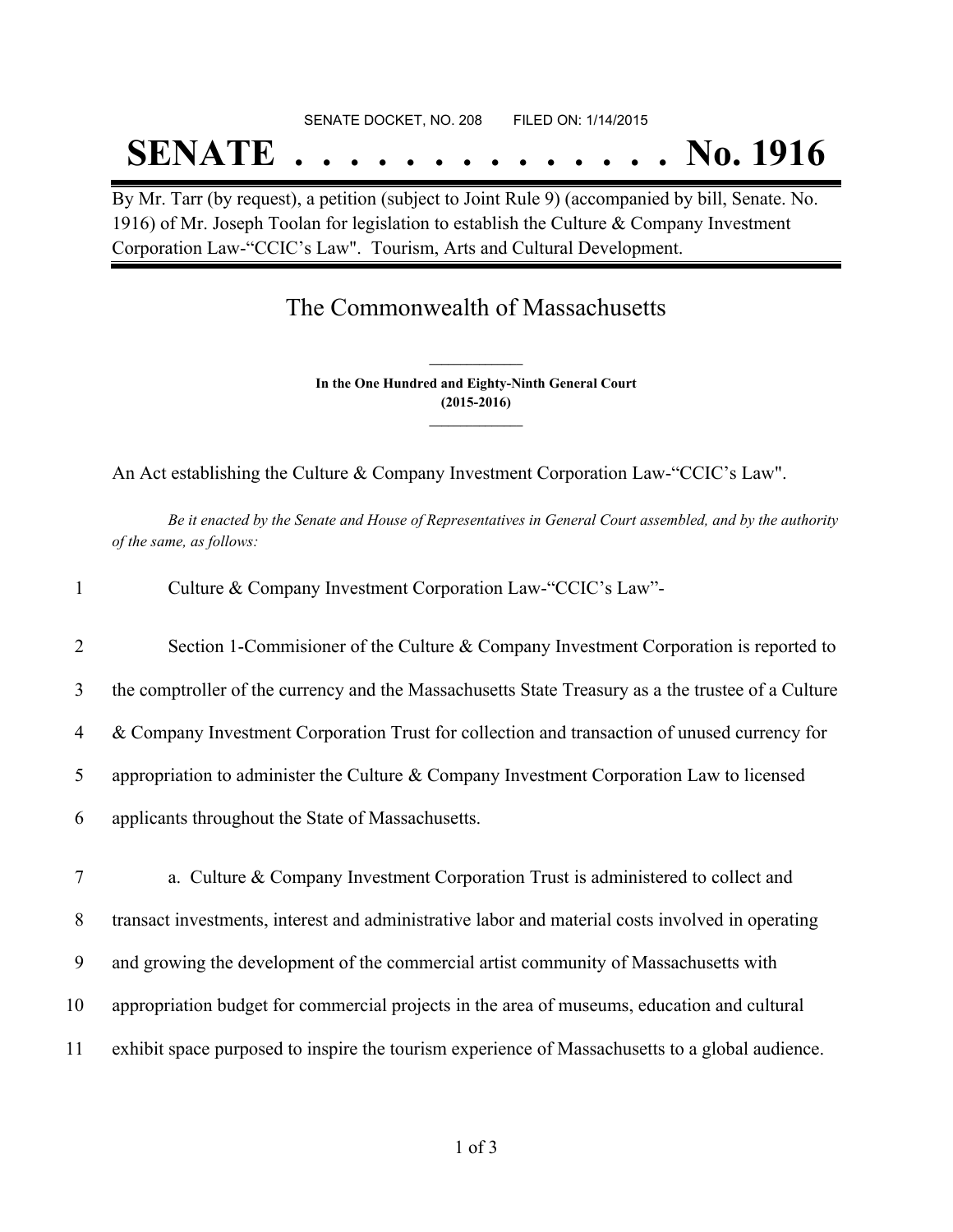12 Section 2- CCIC Trust is appropriated by the comptroller of the currency and in agreement with the Massachusetts treasurer and the common law of Massachusetts a \$100 billion 14 dollar compact to maintain and operate the statewide developments of the Culture & Company Investment Corporation and to provide the public benefit of license and appropriations to grow the Massachusetts Commercial Artist Community. a. CCIC Trust is appropriated a daily interest at a standard rate of 100% of the principle balance to issue currency of the treasury to settle all public depts with applicants of the Culture & Company Investment Corporation Law. b. CCIC Trust is to collect and maintain a record of transfers and report the activity of the 21 Trust to the state of Massachusetts. I. CCIC Law produces copies of the annual operating report of all finance, administrative costs and revenue from investors delivered by request to all legislature of the State of Massachusetts. II. CCIC Law produces additional copies of the annual operating report for the general public with written request to the commissioner. III. CCIC Law produces application and appropriations for persons of the Massachusetts Commercial Artist community who pursue grants and contracting opportunities to develop the Massachusetts Cultural experience and inspire the residents of Massachusetts with interactive commercial artistry exhibited throughout the state of Massachusetts.

of 3